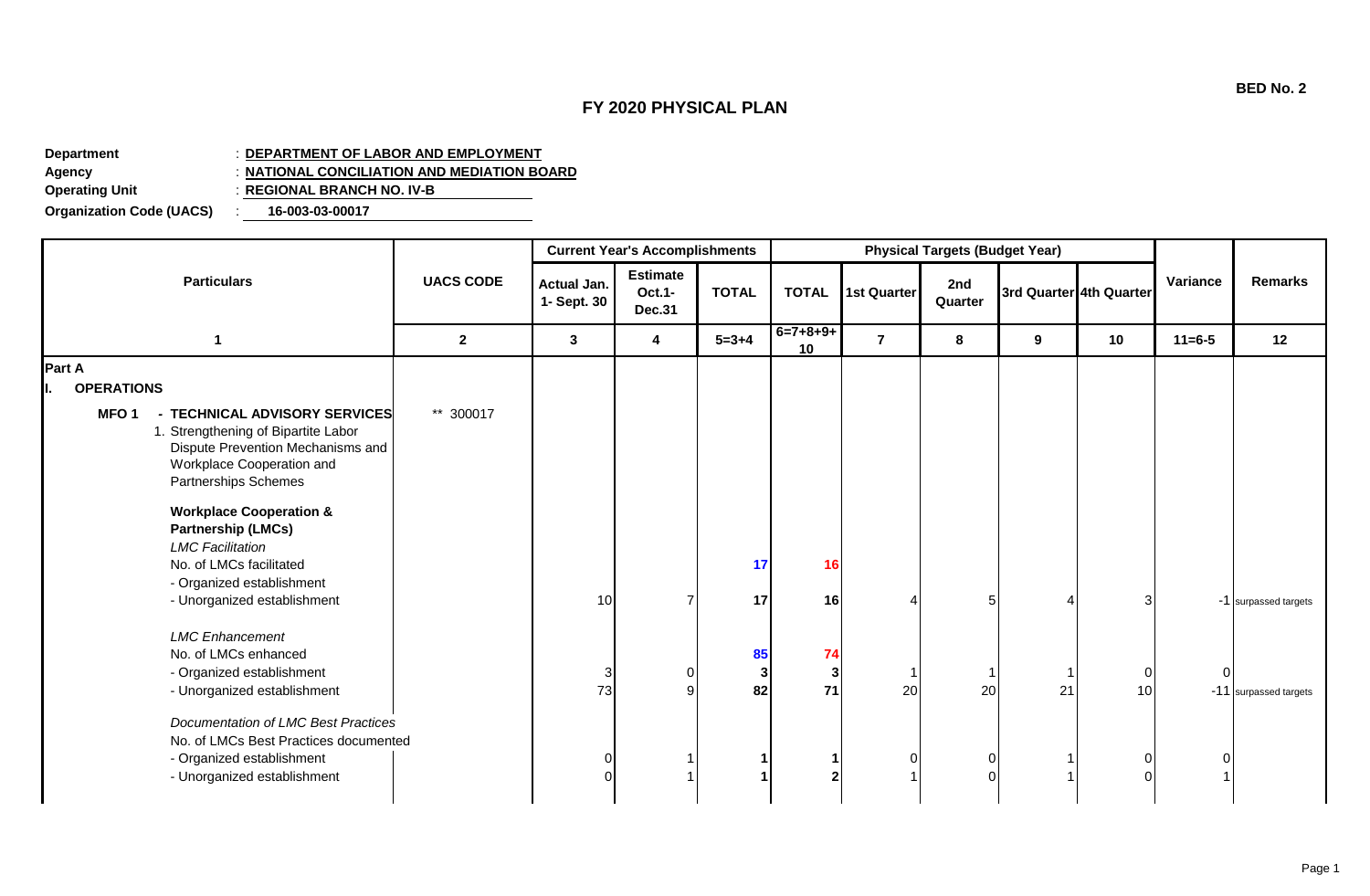| Performance Indicators<br>Quantity<br>Quality<br>Timeliness<br><b>Workplace Dispute Prevention &amp;</b><br><b>Settlement (GMs)</b><br>Operationalization/Institutionalization of GMs<br>No. of companies covered<br>- Organized establishment |           |          |                | 17                | 16                 |    |                 |                |                   |          |                                                                                |
|------------------------------------------------------------------------------------------------------------------------------------------------------------------------------------------------------------------------------------------------|-----------|----------|----------------|-------------------|--------------------|----|-----------------|----------------|-------------------|----------|--------------------------------------------------------------------------------|
| - Unorganized establishment<br><b>GM Strengthening/Enhancement</b><br>No. of GMs Strengthened                                                                                                                                                  |           | 10       | $\overline{7}$ | 17<br>85          | 16<br>74           |    | $5\overline{)}$ |                | 3                 |          | -1 surpassed targets                                                           |
| - Organized establishment<br>- Unorganized establishment                                                                                                                                                                                       |           | 3<br>73  | $\Omega$<br>q  | $\mathbf 3$<br>82 | $\mathbf{3}$<br>71 | 20 | 20              | 21             | $\mathbf 0$<br>10 | $\Omega$ | -11 surpassed targets                                                          |
| Documentation of GMs<br>No. of GMs documented<br>- Organized establishment<br>- Unorganized establishment<br>Performance Indicators<br>Quantity<br>Quality<br>Timeliness                                                                       |           |          |                | -1                |                    |    | $\Omega$        |                | $\Omega$          | ∩        |                                                                                |
| MFO 2. - LABOR CONCILIATION,<br><b>MEDIATION AND ARBITRATION</b><br>1. Conciliation and Mediation Services                                                                                                                                     | ** 300017 |          |                |                   |                    |    |                 |                |                   |          |                                                                                |
| No. of new PM cases filed                                                                                                                                                                                                                      |           | $\Omega$ | $\Omega$       | $\mathbf{0}$      | n                  |    | $\Omega$        | $\overline{0}$ | $\cap$            |          |                                                                                |
| Single-Entry Approach (SENA)                                                                                                                                                                                                                   |           |          | $\Omega$       |                   |                    |    | $\Omega$        | $\overline{0}$ |                   |          | Most SENA cases<br>handled/ facilitated by<br>the branch came from<br>NCMB-NCR |
| Performance Indicators<br>Quantity<br>Quality<br>Timeliness                                                                                                                                                                                    |           |          | $\bf{0}$       |                   | Λ                  |    | $\bf{0}$        | $\bf{0}$       | $\Omega$          | $\Omega$ | 100% settled                                                                   |
| Part B                                                                                                                                                                                                                                         |           |          |                |                   |                    |    |                 |                |                   |          |                                                                                |